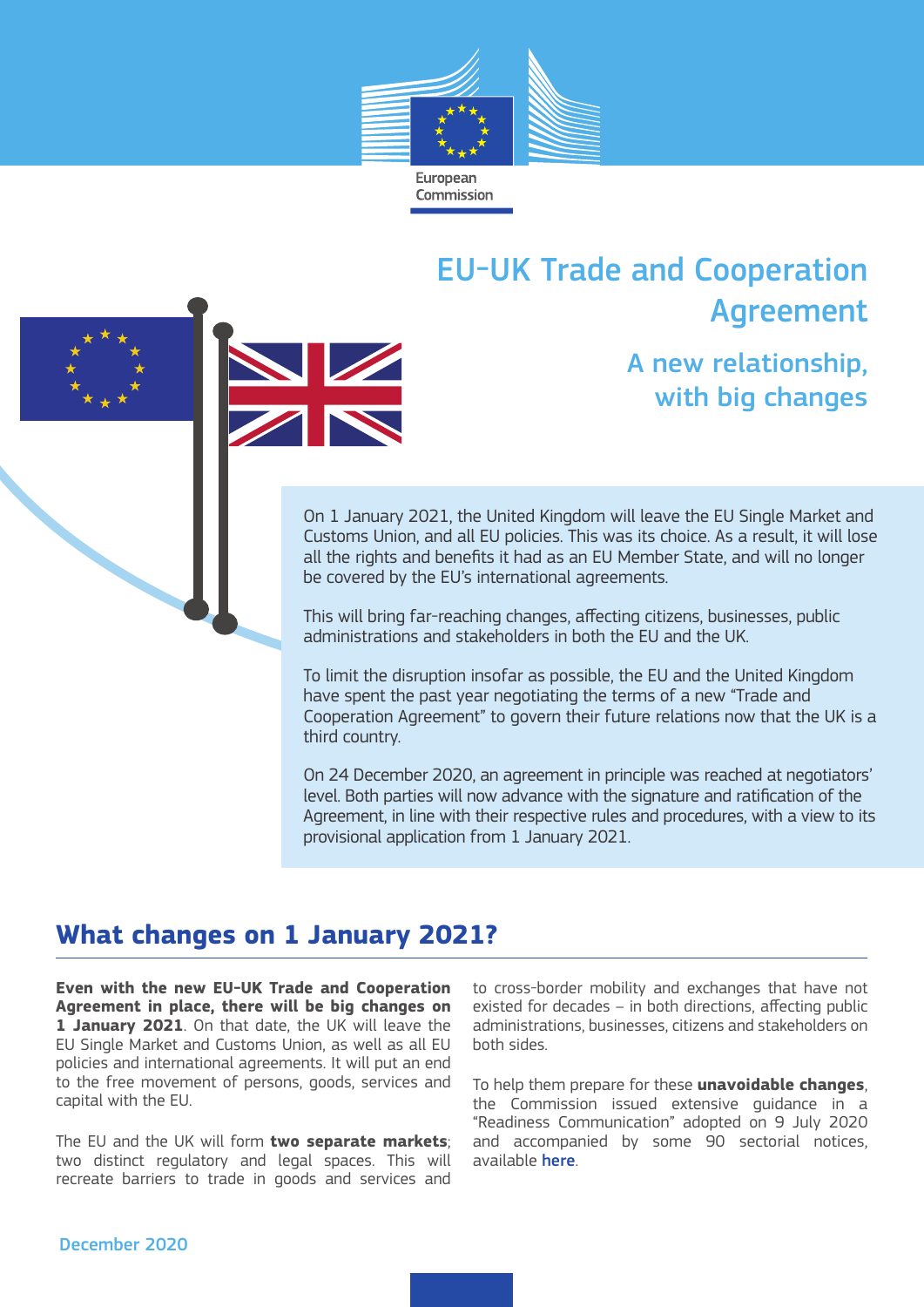#### **Examples of inevitable change on 1 January 2021:**

- **The free movement of persons will end:** UK citizens will no longer have the freedom to work, study, start a business or live in the EU. They will need visas for long-term stays in the EU. Border checks will apply, passports will need to be stamped, and EU pet passports will no longer be valid for UK residents.
- **The free movement of goods will end:** Customs checks and controls will apply to all UK exports entering the EU. UK agri-food consignments will have to have health certificates and undergo sanitary and phytosanitary controls at Member States' border inspection posts. This will cost UK businesses time and money.
- **The free movement of services will end:** UK service providers will no longer benefit from the country-of-origin principle. They will have to comply with the – varying – rules of each Member State, or relocate to the EU if they want to continue operating as they do today. There will be no more mutual recognition of professional qualifications. UK financial services firms will lose their financial services passports.

## **The new EU-UK Trade and Cooperation Agreement: What has been agreed?**

On 24 December 2020, EU and UK negotiators reached an "**agreement in principle**" on the text of a new "**Trade and Cooperation Agreement**" to govern their relations now that the UK has left the EU. Both parties must now advance with the signature and ratification of this Agreement in line with their respective rules and procedures, with a view to its provisional application as from 1 January 2021.

While **the new EU-UK Trade and Cooperation Agreement will by no means match the level of cooperation that existed while the UK was an EU member**, it goes well **beyond traditional free trade agreements** and provides a solid basis for preserving our longstanding friendship and cooperation going forward.

It consists of:

- 1. an unprecedented **free trade agreement**,
- 2. ambitious **cooperation on economic, social, environmental and fisheries issues**,
- 3. a close partnership for **citizens' security**,
- 4. an overarching **governance** framework.

The Agreement reflects the fact that the UK is leaving the EU's ecosystem of common rules, supervision and enforcement mechanisms, and can thus no longer enjoy the benefits of membership or the Single Market.

It confers **rights and obligations** on each party, while fully respecting their **regulatory and decisionmaking autonomy**.

At the UK's request, the Agreement does not cover cooperation on **foreign policy, external security and defence**, even though this was initially foreseen in the Political Declaration.

In addition, the Agreement does not cover any decisions relating to equivalences for financial services. Nor does it cover possible decisions pertaining to the adequacy of the UK's data protection regime, or the assessment of its sanitary and phytosanitary regime for the purpose of listing it as a third country allowed to export food products to the EU. These are and will remain **unilateral decisions of the EU** and are not subject to negotiation.

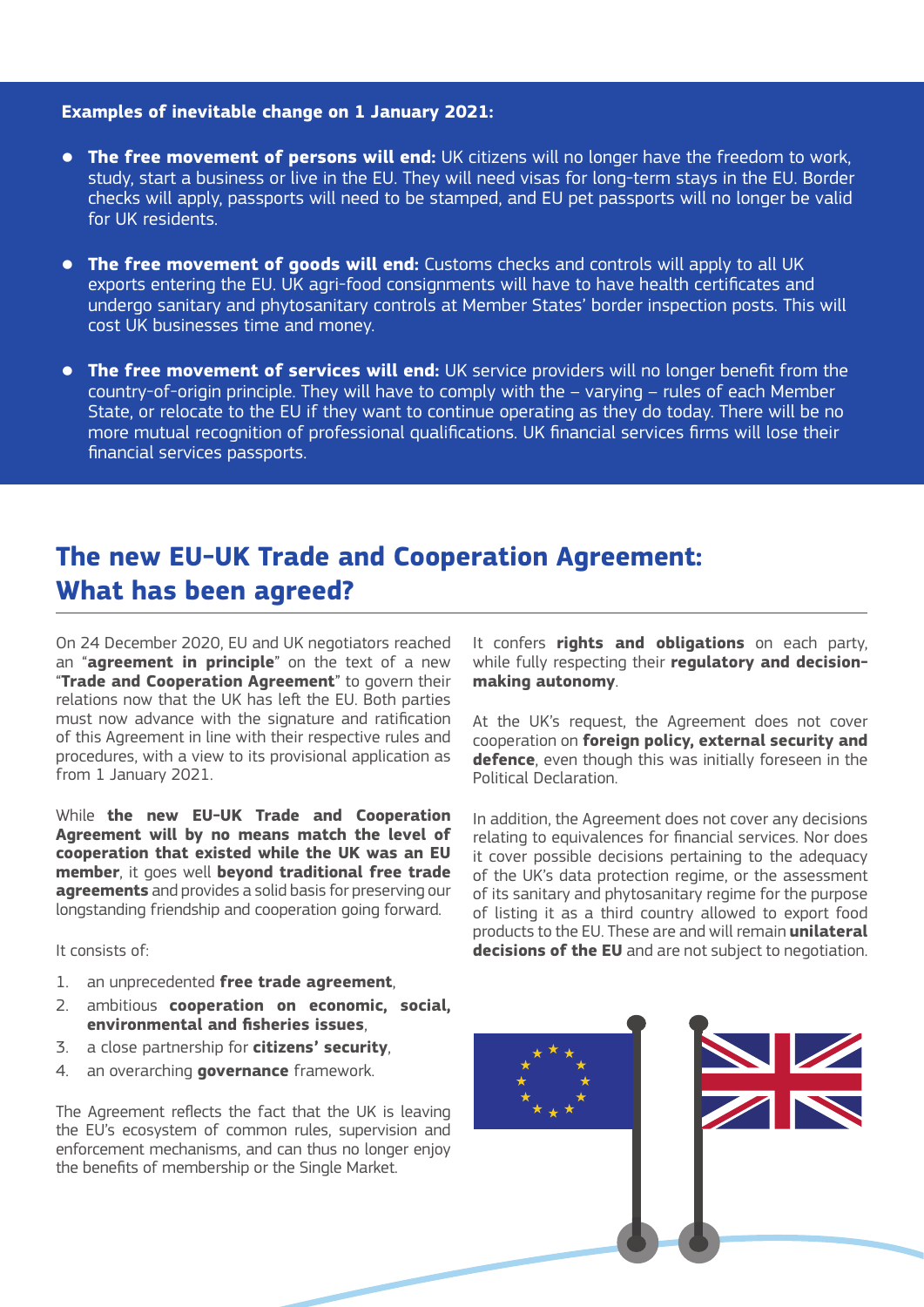## **One deal, 4 major pillars of cooperation**



### **Free, fair and sustainable trade**

The UK has chosen to leave the Single Market and Customs Union. Trade with the EU can therefore no longer be seamless. The EU-UK Agreement nevertheless

creates a free trade area of unprecented ambition, which will provide significant benefits to both sides compared to trading under World Trade Organization terms.



The Agreement is at the cutting edge of modern and sustainable trade policy. It commits both parties to upholding **common high standards** ensuring the protection of labour and social standards, environmental protection, the fight against climate change, including carbon pricing, and tax transparency. It also contains detailed principles on **State aid** to prevent either side from granting unfair, trade-distorting subsidies.



These standards and principles are associated with **domestic enforcement and dispute settlement mechanisms** to ensure businesses from the EU and the UK compete on a **level playing field**. The parties have the right to take unilateral measures to safeguard their economies against unfair competition from the other party.



The EU-UK Areement goes beyond recent EU free trade agreements with other third countries such as Canada or Japan, by providing for **zero tariffs and zero quotas** on all goods. This is especially important for sensitive goods such as agricultural and fishery products. For instance, without the agreement, exports of certain meat or dairy products would face tariffs above 40% under WTO rates, or 25% for canned fish – either way. Exports of cars, vans and trucks would also be hit by a tariff of 10% either way.



To benefit from these exceptional trade preferences, businesses must prove that their products fulfil all necessary '**rules of origin**' requirements. This ensures that the trade preferences granted under the Agreement benefit EU and UK operators rather than  $3<sup>rd</sup>$  countries, preventing circumvention. To facilitate compliance and cut red tape, the Agreement allows traders to self-certify the origin of goods and provides for 'full cumulation' (meaning traders can account not only for the originating materials used, but also if processing took place in the UK or EU).



**Customs procedures** will be simplified under the Agreement, as both Parties have agreed, e.g. to recognise each other's programmes for trusted traders ("Authorised Economic Operators"). Nonetheless, as the UK has decided to leave the Customs Union, checks will apply to all goods traded. The Parties also agreed to cooperate on the recovery of customs duties, and in the fight against VAT and other indirect taxes fraud.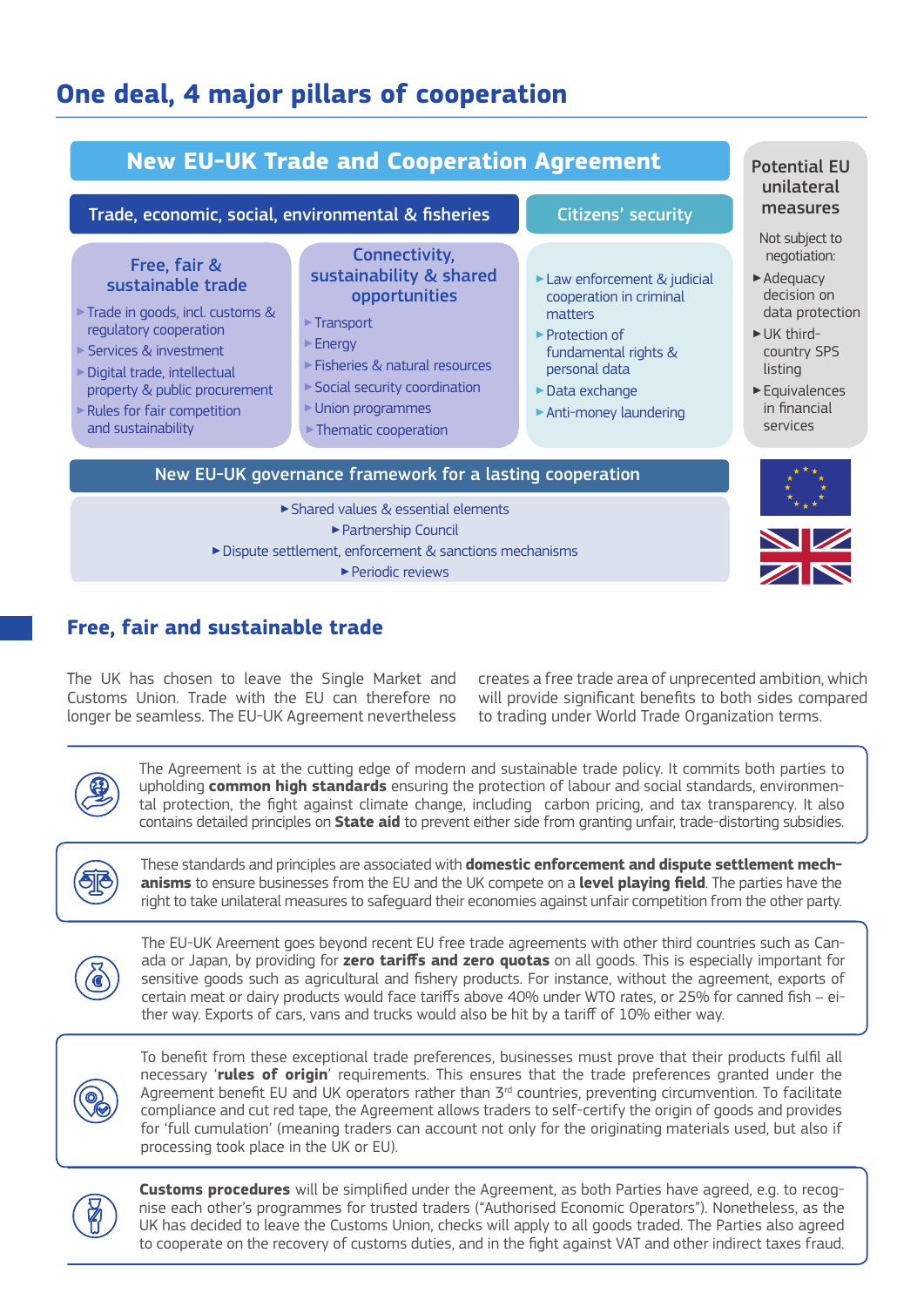**PB** 

The Agreement will prevent unnecessary **technical barriers to trade**, e.g. by providing for self-declaration of regulatory compliance for low-risk products and facilitations for other specific products of mutual interest, such as automotive, wine, organics, pharmaceuticals and chemicals. However, all UK goods entering the EU will still have to meet the EU's high regulatory standards, including on food safety (e.g. sanitary and phytosanitary standards) and product safety.



On **trade in services**, the EU and the UK have agreed to a level of openness going beyond the provisions of the WTO General Agreement on Trade in Services (GATS), but reflecting the fact that the UK will no longer benefit from the freedom to supply services across the EU.



Arrangements have been made to facilitate **short-term business trips and temporary secondments of highly-skilled employees**. EU service suppliers wanting to offer services in the UK will not be treated any less favourably than UK operators in areas covered by the Agreement, so long as they comply with UK rules.



Similarly, UK service suppliers in the EU will have to comply with host-country rules in each Member State, and will no longer benefit from the country-of-origin principle, **mutual recognition** (e.g. of professional qualifications), or **passporting** rights for financial services. UK service suppliers and investors can also establish themselves in the EU in order to offer services across the Single Market.

As is standard practice, some sectors are excluded from the agreement on services: public services, services of general interest, some transport services, and **audiovisual** services to preserve cultural diversity.

### **Connectivity, fisheries, sustainability and shared opportunities**

The EU-UK Agreement also provides for broad economic, social and environmental cooperation in areas of mutual interest. This cooperation in no way replicates the benefits of EU membership, but serves to rebuild links that would otherwise be severed by the UK's departure due to a lack of alternative international fall-back solutions.

**Transport** is an essential driver of economic benefits in EU-UK relations. Some 210 million passengers and 230 million tonnes of cargo are carried between the EU and the UK each year. The EU-UK Agreement will ensure continued air, road and maritime connectivity, supporting these flows. Importantly, the Agreement includes provisions to ensure that competition between EU and UK operators takes place on a **level playing field**, ensuring high levels of transport safety, workers' and passenger rights, and environmental protection.



On **aviation**, UK airlines will no longer be considered as EU carriers and will lose existing traffic rights in the EU. EU and UK carriers will be able to perform unlimited carriage of passengers and cargo between points in the EU and points in the UK ('3<sup>rd</sup> & 4<sup>th</sup> freedoms'). Onward carriage ('5<sup>th</sup> freedom') will be possible for the carriage of cargo to/from a third country (e.g. Paris-London-New York), if Member States agree this bilaterally and reciprocally with the UK. The Agreement also ensures cooperation on safety, security and air traffic management.

On **road transport**, EU and UK hauliers will be able to carry cargo to and from any point of the other party's territory, provided they meet agreed high standards on safety and working conditions. They will also be able to perform two extra operations within the other party's territory (of which maximum 1 cabotage operation for UK hauliers), thus limiting the risk of having to travel back without a load. The Agreement also provides for full transit rights (e.g. the right for Irish hauliers to cross the UK to reach the rest of the EU).



Over the years, EU and UK **energy** markets have become deeply interlinked thanks to interconnectors (electricity cables and gas pipelines) built between them. Although the UK will no longer benefit from Single Market rights, the EU-UK Agreement will facilitate continued flows of energy – essential to the functioning of both economies – by putting in place new trading arrangements over interconnectors. It also establishes an ambitious framework for cooperation on renewable energy and tackling **climate change** (including a provision that would trigger the suspension of the agreement if either side breaches its commitment to the Paris Agreement on climate). A separate agreement also provides for wide-ranging cooperation on the safe and peaceful uses of **nuclear** energy.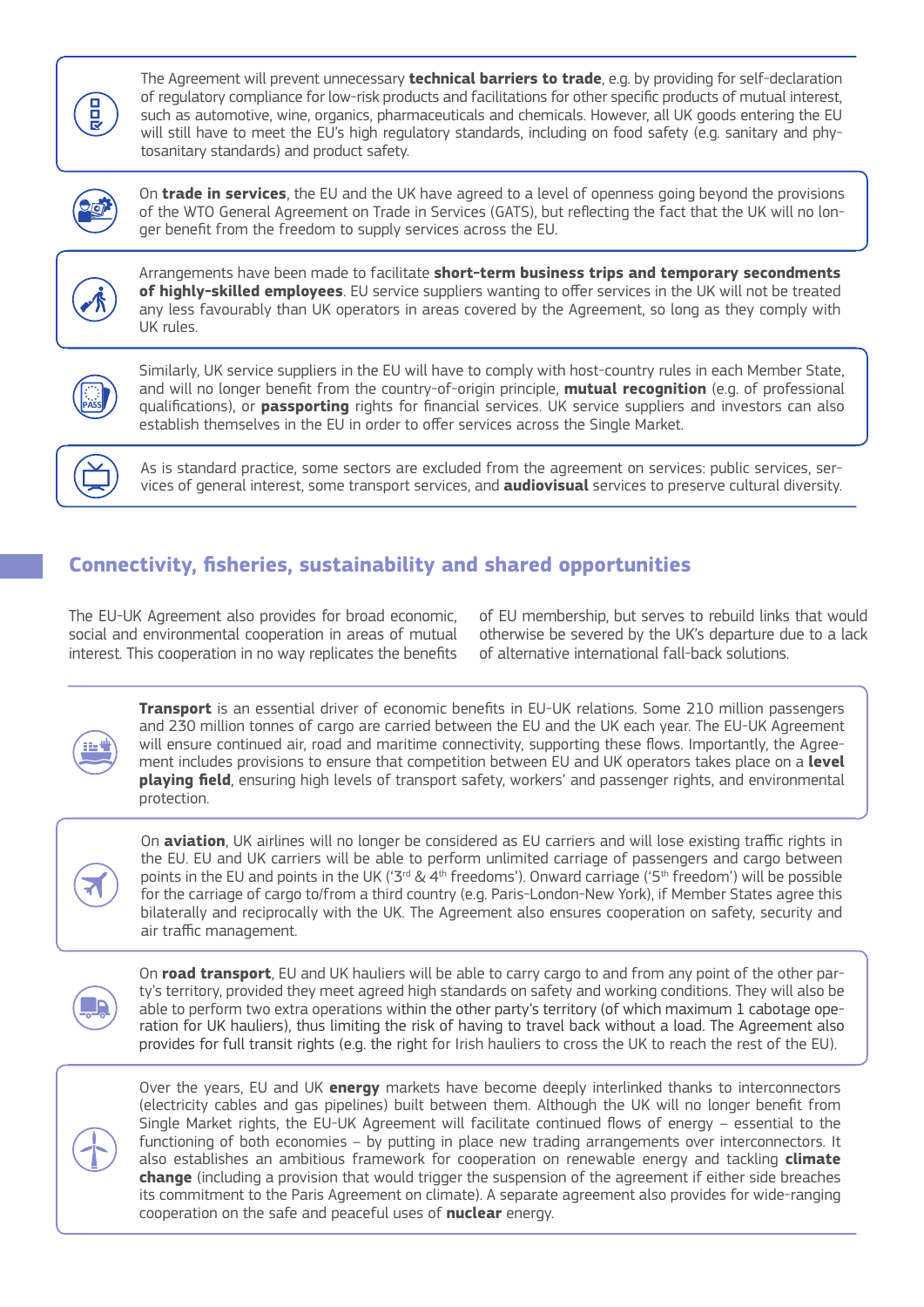

The Agreement sets out new arrangements for the joint management of more than 100 shared **fish** stocks in EU and UK waters. Under the Agreement, EU fishing vessels will continue to have the current level of access to UK waters for a transition period of 5.5 years, with a gradual and balanced reduction of EU quotas in UK waters over time. From then on, the EU and the UK will hold annual consultations to agree on fishing opportunities with a view to sustainable management of fisheries and marine resources, while preserving the activities and livelihoods of fishing communities reliant on those waters and resources.



The Agreement provides for the UK's continued participation in **EU funding programmes** aimed at generating mutual benefits in the areas of research and innovation and space. The programmes are: Horizon Europe, the Euratom Research and Training programme, the fusion test facility ITER, Copernicus, as well as access to the EU's Satellite Surveillance & Tracking (SST) services.



The Agreement contains a number of **social security coordination** measures aimed at protecting the entitlements of EU citizens temporarily staying in, working in or moving to the UK and of UK nationals temporarily staying in, working in or moving to the EU after 1 January 2021. A wide range of benefits are covered, including old-age and survivors' pensions, healthcare (e.g. European Health Insurance Card) pre-retirement benefits, maternity/paternity benefits related to the birth of a child, or accidents at work.

### **A new framework for our citizens' security**

Ensuring the safety and security of EU and UK citizens against common and evolving threats such as crossborder crime and terrorism remains a shared priority, even if the UK has chosen to leave the EU and be a third country outside of the Schengen cooperation zone, which effectively excludes it from the EU's area of freedom, security and justice.

Against this background, the EU and the UK have therefore agreed to establish a **new framework for law enforcement and judicial cooperation in criminal matters**, allowing for strong cooperation between national police and judicial authorities and the swift exchange of vital data.



Close and comprehensive police and judicial cooperation with any third country must be accompanied by solid and lasting guarantees for the **protection of human rights and fundamental freedoms of individuals**. The Agreement therefore commits the EU, its Member States and the UK to continue to protect and give domestic effect to fundamental rights, such as those set out in the European Convention on Human Rights (ECHR). In case of non-adherence by the UK, the EU will be able to suspend cooperation on law enforcement and judicial matters. The Agreement also includes a commitment by the EU and UK to uphold high levels of data protection standards. This will be ascertained by adequacy decisions taken unilaterally by each side.



Effective and swift **data sharing** and analysis are increasingly central to modern law enforcement in the fight against serious international crime, terrorism and cybercrime. However, the UK will no longer have direct, real-time access to sensitive EU databases that support the EU's area of freedom, security and justice – as this is provided only to Member States and very closely associated countries that accept all accompanying obligations. Nonetheless, the EU-UK Agreement includes ambitious arrangements for timely, effective, efficient and reciprocal exchanges of air passenger data (known as Passenger Name Records or PNR), criminal record information, as well as DNA, fingerprint and vehicle registration data ('Prüm data').



The EU-UK Agreement will enable effective cooperation between the United Kingdom and **Europol and Eurojust**, in line with the rules for third countries established in EU legislation. This will help ensure robust capabilities in tackling serious cross-border crime.



The EU-UK Agreement will enable strong cooperation of police and judicial authorities between the EU and the UK, for example supporting the swift **surrender of criminals**, avoiding lengthy extradition procedures thanks to streamlined processes, strict deadlines, robust safeguards, procedural rights and judicial control. This level of cooperation is unprecedented for a non-Schengen third country. Under the agreement, the UK or EU Member States can nevertheless refuse surrender or ask for additional safeguards in a number of specific cases, namely in respect of own nationals.



Finally, the EU-UK Agreement provides for cooperation on **combating money laundering and the financing of terrorism**.